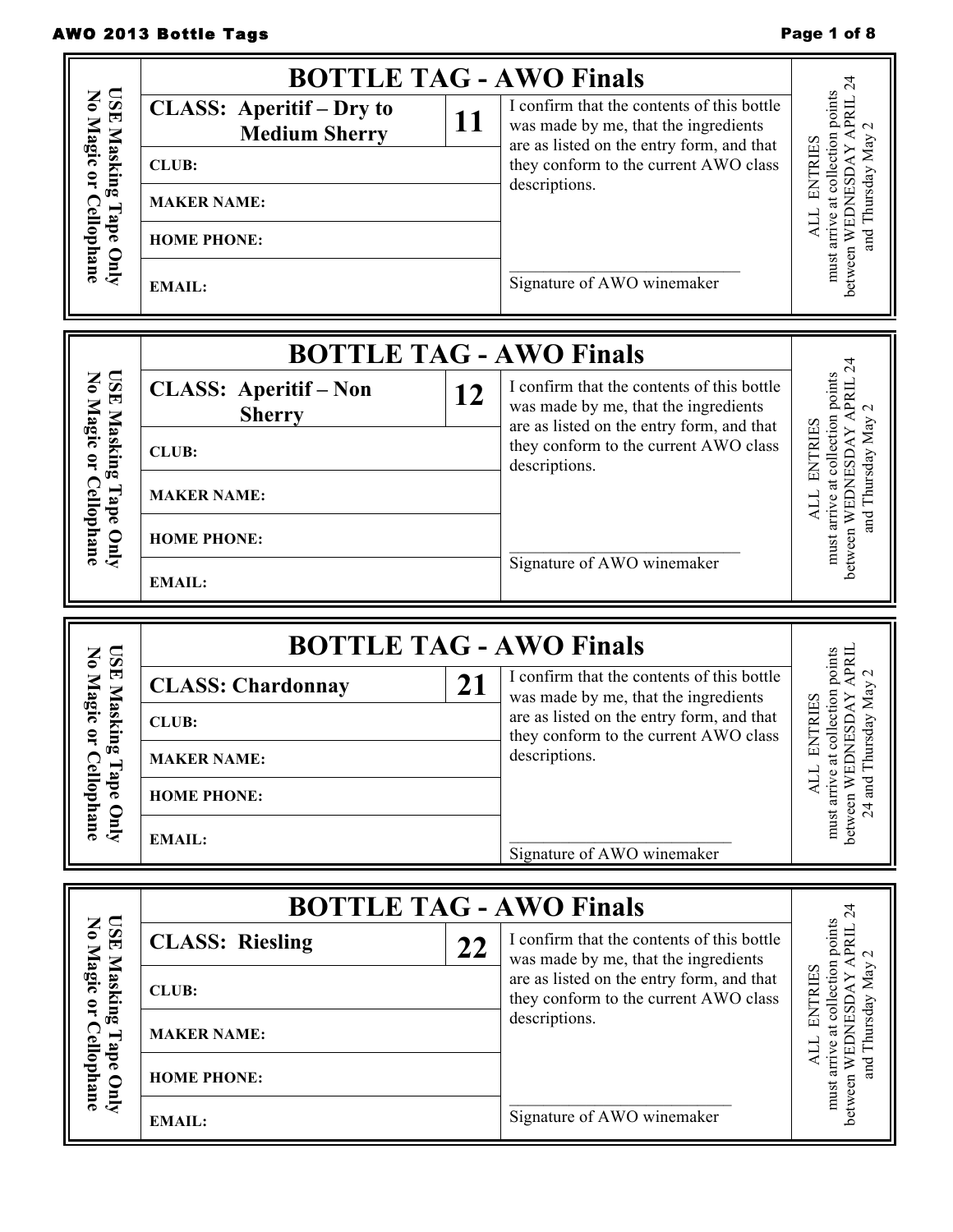# AWO 2013 Bottle Tags **Page 2 of 8** AWO 2013 Bottle Tags

|                                       | <b>BOTTLE TAG - AWO Finals</b>                              |    |                                                                                                                                 | $\overline{24}$                                                                                  |
|---------------------------------------|-------------------------------------------------------------|----|---------------------------------------------------------------------------------------------------------------------------------|--------------------------------------------------------------------------------------------------|
| USE Masking<br>No Magic or Cellophane | <b>CLASS: White Non Vinifera</b><br>(Formerly White Hybrid) | 23 | I confirm that the contents of this bottle<br>was made by me, that the ingredients<br>are as listed on the entry form, and that | must arrive at collection points<br>between WEDNESDAY APRIL                                      |
|                                       | <b>CLUB:</b>                                                |    | they conform to the current AWO class                                                                                           | and Thursday May 2<br>ENTRIES                                                                    |
|                                       | <b>MAKER NAME:</b>                                          |    | descriptions.                                                                                                                   |                                                                                                  |
| Tape Only                             | <b>HOME PHONE:</b>                                          |    |                                                                                                                                 | ALL                                                                                              |
|                                       | <b>EMAIL:</b>                                               |    | Signature of AWO winemaker                                                                                                      |                                                                                                  |
|                                       | <b>BOTTLE TAG - AWO Finals</b>                              |    |                                                                                                                                 |                                                                                                  |
| No Magic or Cellophane<br><b>USE</b>  | <b>CLASS: Gewurztraminer</b>                                | 24 | I confirm that the contents of this bottle<br>was made by me, that the ingredients                                              | between WEDNESDAY APRIL 24<br>must arrive at collection points                                   |
| Masking                               | <b>CLUB:</b>                                                |    | are as listed on the entry form, and that<br>they conform to the current AWO class                                              | and Thursday May<br><b>ENTRIES</b>                                                               |
|                                       | <b>MAKER NAME:</b>                                          |    | descriptions.                                                                                                                   | ALL                                                                                              |
| Tape Only                             | <b>HOME PHONE:</b>                                          |    |                                                                                                                                 |                                                                                                  |
|                                       | <b>EMAIL:</b>                                               |    | Signature of AWO winemaker                                                                                                      |                                                                                                  |
|                                       |                                                             |    |                                                                                                                                 |                                                                                                  |
|                                       | <b>BOTTLE TAG - AWO Finals</b>                              |    |                                                                                                                                 |                                                                                                  |
| <b>USE</b>                            | <b>CLASS: Other White</b>                                   | 25 | I confirm that the contents of this bottle                                                                                      |                                                                                                  |
|                                       | <b>CLUB:</b>                                                |    | was made by me, that the ingredients<br>are as listed on the entry form, and that                                               |                                                                                                  |
| No Magic or C<br>Masking              | <b>MAKER NAME:</b>                                          |    | they conform to the current AWO class<br>descriptions.                                                                          | DNESDAY APRIL<br>at collection points<br>Thursday May 2<br><b>ENTRIES</b>                        |
|                                       | <b>HOME PHONE:</b>                                          |    |                                                                                                                                 | ЛИ                                                                                               |
| Tape Only<br>ellophane                | <b>EMAIL:</b>                                               |    | Signature of AWO winemaker                                                                                                      | between WE<br>must arrive<br>24 and $T$                                                          |
|                                       |                                                             |    |                                                                                                                                 |                                                                                                  |
|                                       | <b>BOTTLE TAG - AWO Finals</b><br><b>CLASS: White Blend</b> |    | I confirm that the contents of this bottle                                                                                      |                                                                                                  |
|                                       | <b>CLUB:</b>                                                | 26 | was made by me, that the ingredients<br>are as listed on the entry form, and that                                               |                                                                                                  |
| USE Masking<br>No Magic or            | <b>MAKER NAME:</b>                                          |    | they conform to the current AWO class<br>descriptions.                                                                          | <b>ENTRIES</b>                                                                                   |
| Cellophane<br>Tape Only               | <b>HOME PHONE:</b>                                          |    |                                                                                                                                 | between WEDNESDAY APRIL 24<br>must arrive at collection points<br>and Thursday May<br><b>ALL</b> |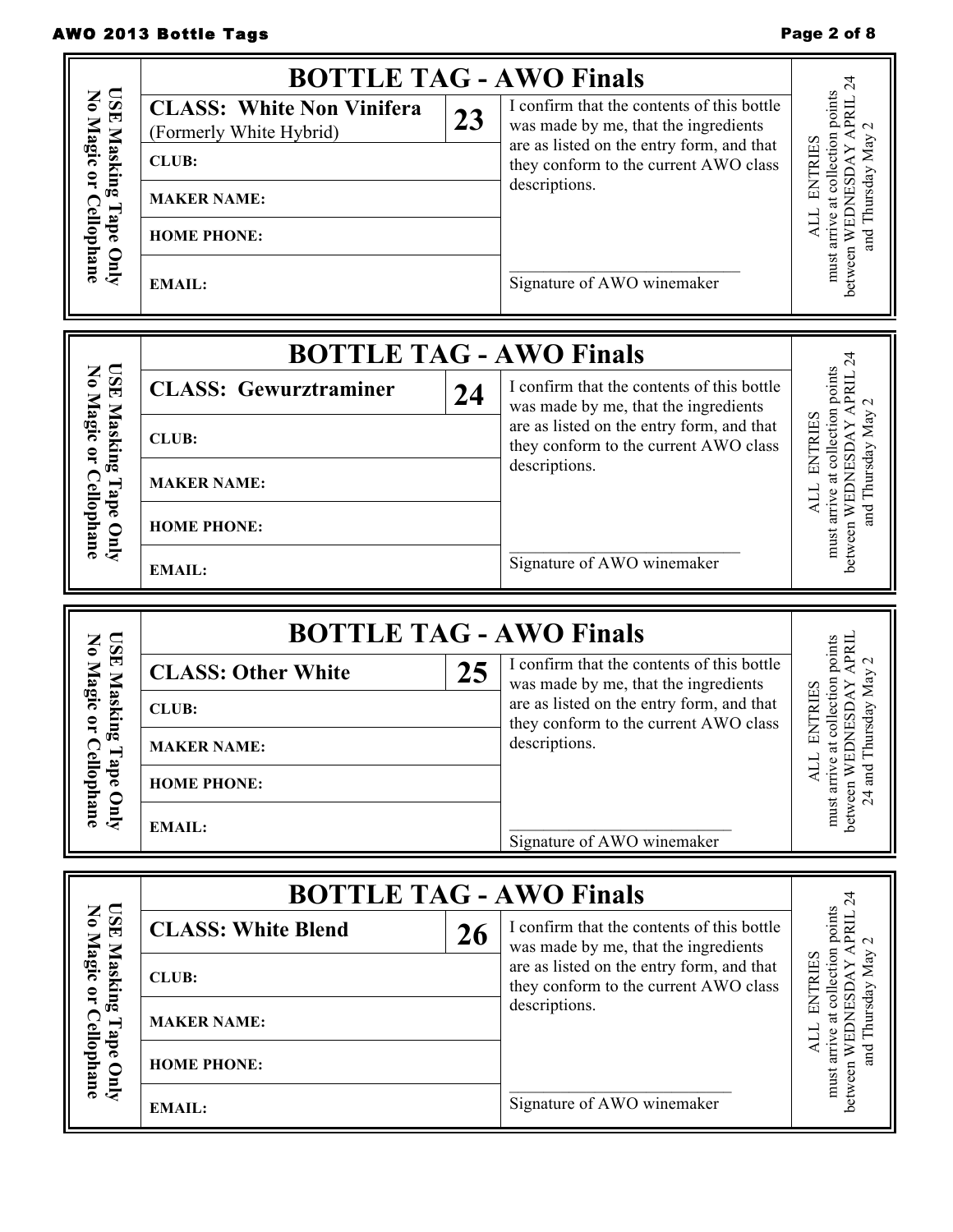|                                                 | <b>BOTTLE TAG - AWO Finals</b>                            |    |                                                                                                                                 |                                                                                        |
|-------------------------------------------------|-----------------------------------------------------------|----|---------------------------------------------------------------------------------------------------------------------------------|----------------------------------------------------------------------------------------|
|                                                 | 31A or 31B<br><b>CLASS: Rosé / Blush</b>                  |    | I confirm that the contents of this bottle                                                                                      |                                                                                        |
|                                                 | <b>CLUB:</b>                                              |    | was made by me, that the ingredients<br>are as listed on the entry form, and that                                               |                                                                                        |
|                                                 | <b>MAKER NAME:</b>                                        |    | they conform to the current AWO class<br>descriptions.                                                                          | <b>ENTRIES</b><br>Thursday May                                                         |
|                                                 | <b>HOME PHONE:</b>                                        |    |                                                                                                                                 | ALL                                                                                    |
| No Magic or Cellophane<br>USE Masking Tape Only | <b>EMAIL:</b>                                             |    | Signature of AWO winemaker                                                                                                      | between MONDAY APRIL 24 and<br>must arrive at collection points                        |
|                                                 | <b>BOTTLE TAG - AWO Finals</b>                            |    |                                                                                                                                 |                                                                                        |
| <b>ISE</b><br>No Magic or                       | <b>CLASS: Red Bordeaux Style</b><br>(Formerly Cab family) | 41 | I confirm that the contents of this bottle<br>was made by me, that the ingredients<br>are as listed on the entry form, and that | must arrive at collection points                                                       |
| Masking                                         | <b>CLUB:</b>                                              |    | they conform to the current AWO class                                                                                           | <b>ENTRIES</b><br>$\mathbf{\sim}$                                                      |
| Cellophane<br>Tape Only                         | <b>MAKER NAME:</b>                                        |    | descriptions.                                                                                                                   | May<br>ALL                                                                             |
|                                                 | <b>HOME PHONE:</b>                                        |    | Signature of AWO winemaker                                                                                                      | and Thursday May 224 and Thursday<br>between WEDNESDAY APRIL 24                        |
|                                                 | <b>EMAIL:</b>                                             |    |                                                                                                                                 |                                                                                        |
|                                                 |                                                           |    |                                                                                                                                 |                                                                                        |
|                                                 | <b>BOTTLE TAG - AWO Finals</b>                            |    |                                                                                                                                 |                                                                                        |
| <b>USE</b>                                      | <b>CLASS: Pinot / Gamay</b>                               | 42 | I confirm that the contents of this bottle<br>was made by me, that the ingredients                                              |                                                                                        |
|                                                 | Family<br><b>CLUB:</b>                                    |    | are as listed on the entry form, and that<br>they conform to the current AWO class                                              |                                                                                        |
| No Magic or<br>Masking                          | <b>MAKER NAME:</b>                                        |    | descriptions.                                                                                                                   | <b>ENTRIES</b>                                                                         |
|                                                 | <b>HOME PHONE:</b>                                        |    |                                                                                                                                 | Thursday May<br>ALL                                                                    |
| Tape Only<br>ellophane                          | <b>EMAIL:</b>                                             |    | Signature of AWO winemaker                                                                                                      | between MONDAY APRIL 24 and<br>must arrive at collection points                        |
|                                                 | <b>BOTTLE TAG - AWO Finals</b>                            |    |                                                                                                                                 |                                                                                        |
| <b>USE</b>                                      | <b>CLASS: Red Non Vinifera</b><br>(Formerly Red Hybrid)   | 43 | I confirm that the contents of this bottle<br>was made by me, that the ingredients                                              | Z                                                                                      |
|                                                 | <b>CLUB:</b>                                              |    | are as listed on the entry form, and that<br>they conform to the current AWO class                                              |                                                                                        |
| No Magic or<br>Masking                          | <b>MAKER NAME:</b>                                        |    | descriptions.                                                                                                                   | <b>ENTRIES</b>                                                                         |
| <b>Cellophane</b><br>Tape Only                  | <b>HOME PHONE:</b>                                        |    |                                                                                                                                 | must arrive at collection points<br>between WEDNESDAY APRIL<br>and Thursday May<br>ALL |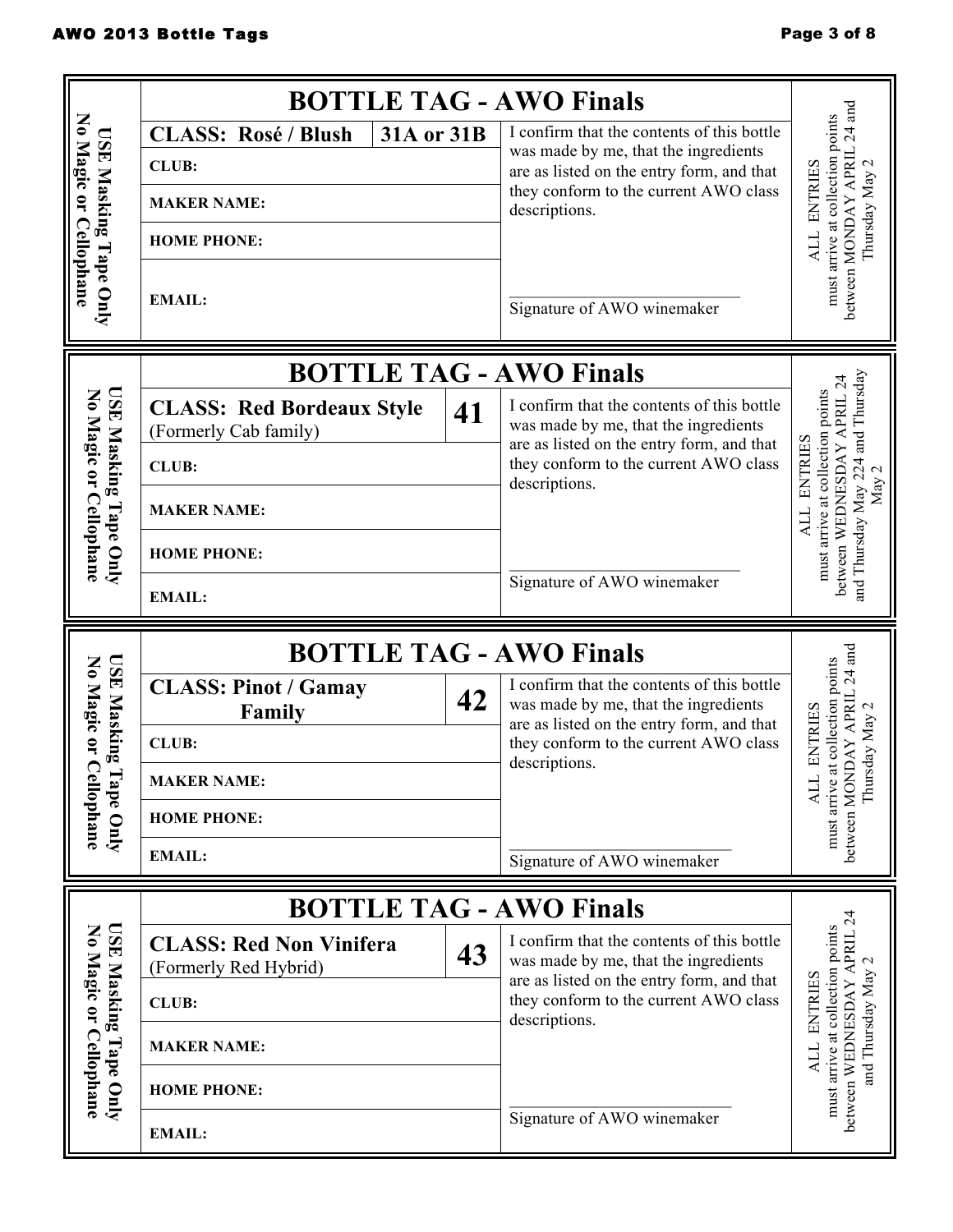# AWO 2013 Bottle Tags **Page 4 of 8** AWO 2013 Bottle Tags

|                                      | <b>BOTTLE TAG - AWO Finals</b>                                |                                                                                                                                       |                                                                                                      |
|--------------------------------------|---------------------------------------------------------------|---------------------------------------------------------------------------------------------------------------------------------------|------------------------------------------------------------------------------------------------------|
| <b>USE</b><br>No Magic or Cellophane | <b>CLASS: Red Rhone Style</b><br>(Formerly Syrah/Rhone Blend) | I confirm that the contents of this bottle<br>44<br>was made by me, that the ingredients<br>are as listed on the entry form, and that | between MONDAY APRIL 24 and<br>arrive at collection points<br>$\mathbf{C}$                           |
| Masking                              | <b>CLUB:</b>                                                  | they conform to the current AWO class<br>descriptions.                                                                                | <b>ENTRIES</b>                                                                                       |
|                                      | <b>MAKER NAME:</b>                                            |                                                                                                                                       | Thursday May<br><b>ALL</b>                                                                           |
| Tape Only                            | <b>HOME PHONE:</b>                                            |                                                                                                                                       |                                                                                                      |
|                                      | <b>EMAIL:</b>                                                 | Signature of AWO winemaker                                                                                                            | must                                                                                                 |
|                                      |                                                               | <b>BOTTLE TAG - AWO Finals</b>                                                                                                        |                                                                                                      |
| <b>GSE</b><br>No Magic or            | <b>CLASS: Other Red</b>                                       | I confirm that the contents of this bottle<br>45<br>was made by me, that the ingredients                                              | and                                                                                                  |
| Masking                              | <b>CLUB:</b>                                                  | are as listed on the entry form, and that<br>they conform to the current AWO class                                                    | must arrive at collection points<br>between WEDNESDAY APRII<br>224<br><b>ENTRIES</b><br>$\mathbf{C}$ |
|                                      | <b>MAKER NAME:</b>                                            | descriptions.                                                                                                                         | Thursday May<br>and Thursday May<br><b>TTY</b>                                                       |
| Cellophane<br>Tape Only              | <b>HOME PHONE:</b>                                            |                                                                                                                                       |                                                                                                      |
|                                      | <b>EMAIL:</b>                                                 | Signature of AWO winemaker                                                                                                            |                                                                                                      |
|                                      |                                                               |                                                                                                                                       |                                                                                                      |
|                                      |                                                               | <b>BOTTLE TAG - AWO Finals</b>                                                                                                        |                                                                                                      |
| <b>ISE</b>                           | <b>CLASS: Red Blend</b>                                       | I confirm that the contents of this bottle<br>46<br>was made by me, that the ingredients                                              | $\mathbf 2$                                                                                          |
|                                      | <b>CLUB:</b>                                                  | are as listed on the entry form, and that<br>they conform to the current AWO class                                                    |                                                                                                      |
| No Magic or C<br>Masking             | <b>MAKER NAME:</b>                                            | descriptions.                                                                                                                         | at collection points<br><b>ENTRIES</b><br>sday May                                                   |
|                                      | <b>HOME PHONE:</b>                                            |                                                                                                                                       | Thur<br>TTY                                                                                          |
| Tape Only<br>ellophane               | <b>EMAIL:</b>                                                 | Signature of AWO winemaker                                                                                                            | between MONDAY APRIL 24 and<br>must arrive                                                           |
|                                      |                                                               |                                                                                                                                       |                                                                                                      |
| <b>USE</b>                           | <b>CLASS: Dessert</b>                                         | <b>BOTTLE TAG - AWO Finals</b><br>I confirm that the contents of this bottle<br>51<br>was made by me, that the ingredients            |                                                                                                      |
|                                      | <b>CLUB:</b>                                                  | are as listed on the entry form, and that<br>they conform to the current AWO class                                                    |                                                                                                      |
| Masking                              | <b>MAKER NAME:</b>                                            | descriptions.                                                                                                                         | <b>ENTRIES</b>                                                                                       |
| No Magic or Cellophane<br>Tape Only  | <b>HOME PHONE:</b>                                            | Signature of AWO winemaker                                                                                                            | between WEDNESDAY APRIL 24<br>must arrive at collection points<br>and Thursday May<br><b>ALL</b>     |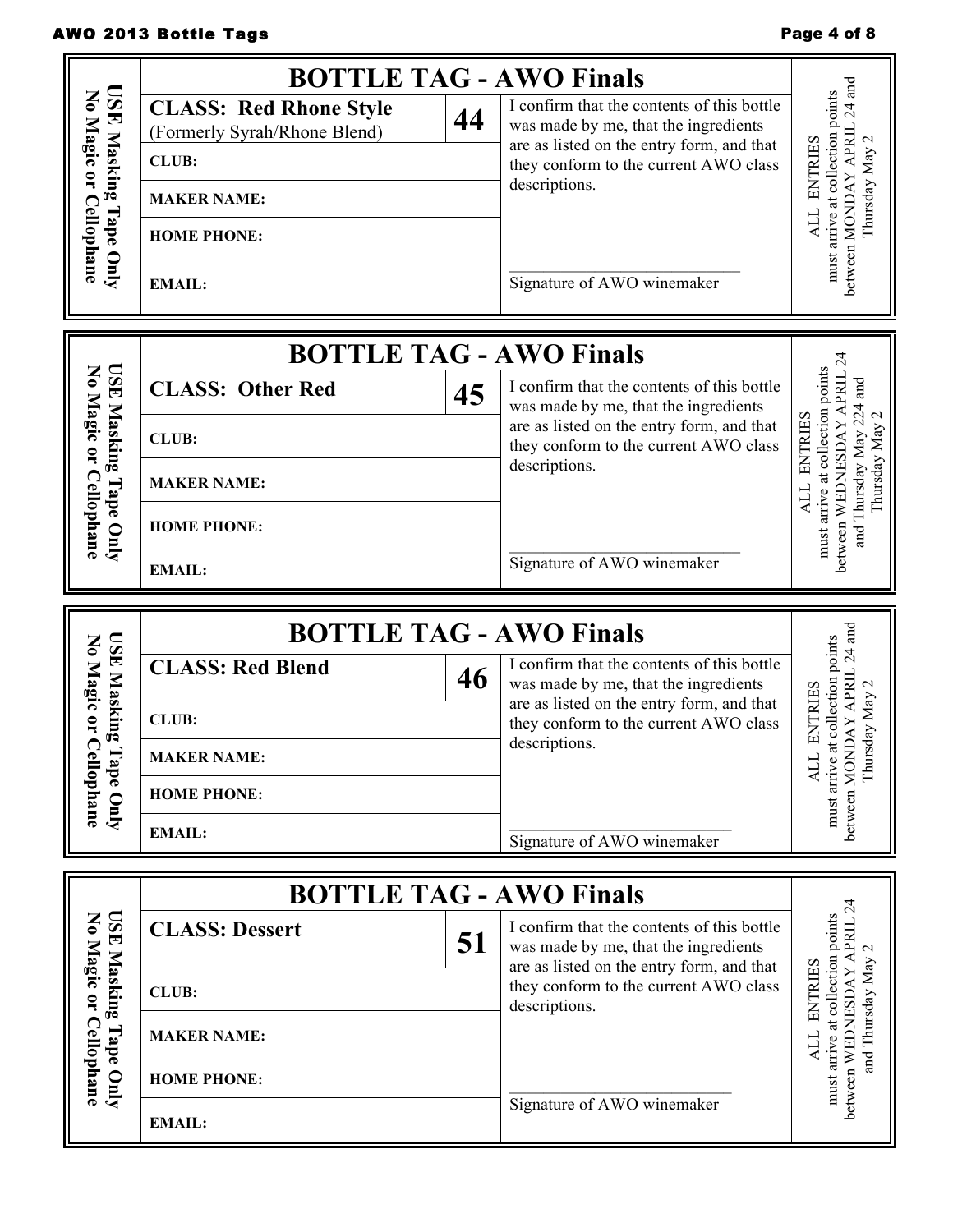## AWO 2013 Bottle Tags **Page 5 of 8** and 2013 Bottle Tags

**USE Masking Tape Only No Magic or Cellophane**

USE Masking Tape Only<br>No Magic or Cellophane

F

# **BOTTLE TAG - AWO Finals**<br>**Style**  $\begin{array}{|c|c|c|c|c|} \hline \end{array}$  **Follogence** I **Follogence** I I confirm that the contents of this bottle must arrive at collection points<br>between MONDAY APRIL 24 and<br>Thursday May 2 must arrive at collection points **CLASS:** Icewine Style 52 was made by me, that the ingredients ALL ENTRIES are as listed on the entry form, and that ALL ENTRIES they conform to the current AWO class descriptions.

**HOME PHONE:**

**MAKER NAME:**

**EMAIL:**

**CLUB:**

 $\mathcal{L}=\mathcal{L}^{\mathcal{L}}$  , where  $\mathcal{L}^{\mathcal{L}}$  , we have the set of the set of the set of the set of the set of the set of the set of the set of the set of the set of the set of the set of the set of the set of the set of Signature of AWO winemaker

|                                              |                            |    | <b>BOTTLE TAG - AWO Finals</b>                                                     | 듾             |
|----------------------------------------------|----------------------------|----|------------------------------------------------------------------------------------|---------------|
|                                              | <b>CLASS: After Dinner</b> | 53 | I confirm that the contents of this bottle<br>was made by me, that the ingredients | oints         |
| <b>USE Masking</b><br>No Magic or<br>Masking | <b>CLUB:</b>               |    | are as listed on the entry form, and that<br>they conform to the current AWO class | ទី            |
| ⊣                                            | <b>MAKER NAME:</b>         |    | descriptions.                                                                      |               |
| Cellophane<br>ape<br>Quly                    | <b>HOME PHONE:</b>         |    |                                                                                    | stwee<br>must |
|                                              | <b>EMAIL:</b>              |    | Signature of AWO winemaker                                                         |               |

|                                   | <b>BOTTLE TAG - AWO Finals</b> |                                                                                    | ರ<br>points     |
|-----------------------------------|--------------------------------|------------------------------------------------------------------------------------|-----------------|
| <b>USE Masking</b><br>No Magic or | 61<br><b>CLASS: Social</b>     | I confirm that the contents of this bottle<br>was made by me, that the ingredients | $\overline{24}$ |
| Masking                           | <b>CLUB:</b>                   | are as listed on the entry form, and that<br>they conform to the current AWO class | RIES            |
| ◠                                 | <b>MAKER NAME:</b>             | descriptions.                                                                      | Ę               |
| Tape<br>ellophane                 | <b>HOME PHONE:</b>             |                                                                                    |                 |
| Vnly                              | <b>EMAIL:</b>                  | Signature of AWO winemaker                                                         | must            |

|                         |                             |    | <b>BOTTLE TAG - AWO Finals</b>                                                     |            |
|-------------------------|-----------------------------|----|------------------------------------------------------------------------------------|------------|
| USE Mask<br>No Magic    | <b>CLASS: Country Table</b> | 62 | I confirm that the contents of this bottle<br>was made by me, that the ingredients | oints<br>4 |
| Masking<br>$\mathbf{Q}$ | <b>CLUB:</b>                |    | are as listed on the entry form, and that<br>they conform to the current AWO class | 'RIF.      |
| ٢                       | <b>MAKER NAME:</b>          |    | descriptions.                                                                      | Ķ          |
| Cellophane<br>ape<br>C  | <b>HOME PHONE:</b>          |    |                                                                                    | must       |
| $\overline{A}$          | <b>EMAIL:</b>               |    | Signature of AWO winemaker                                                         | etwee      |

between MONDAY APRIL 24 and Thursday May 2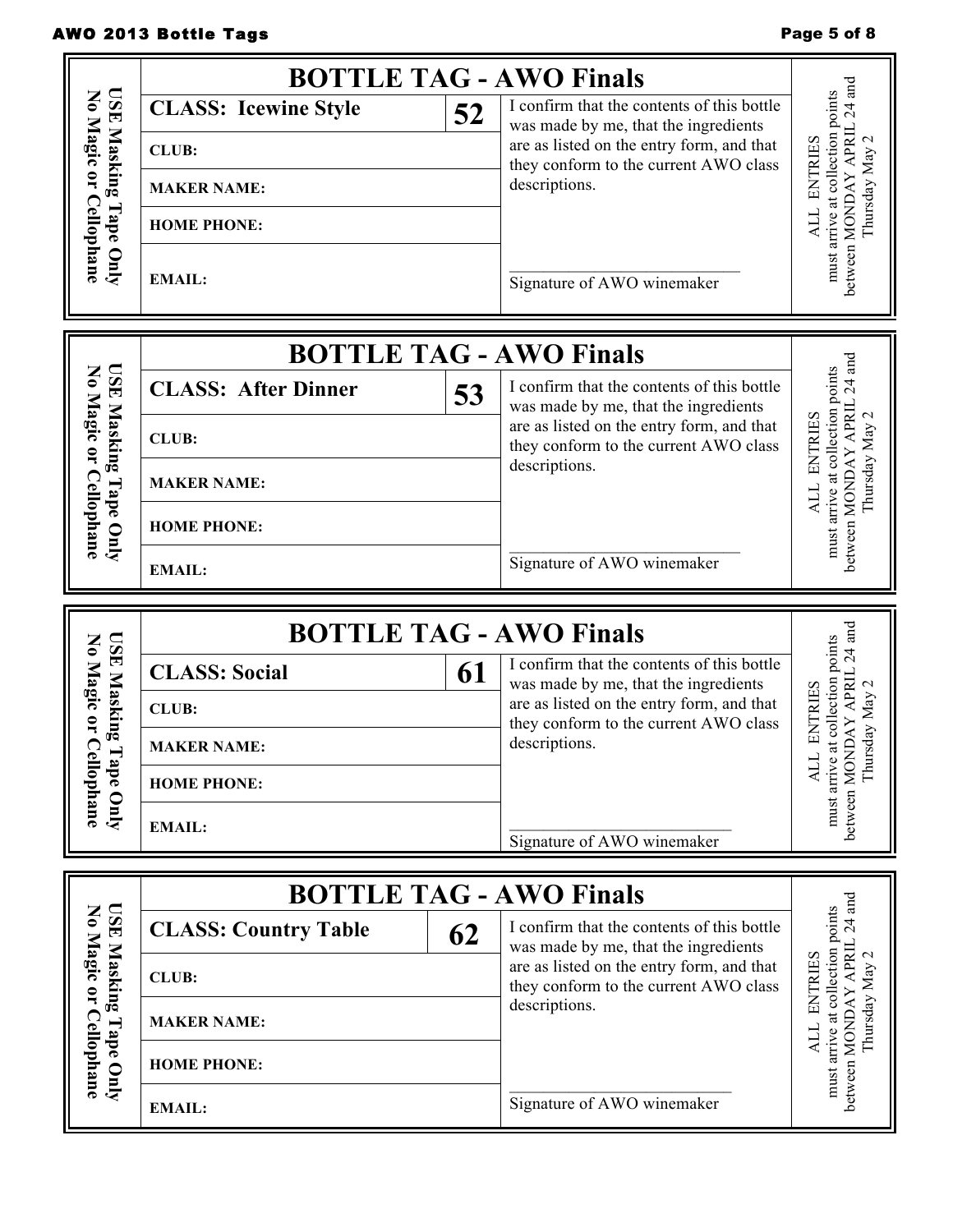## AWO 2013 Bottle Tags **Page 6 of 8** AWO 2013 Bottle Tags

Ē

|                           |                              |    | <b>BOTTLE TAG - AWO Finals</b>                                                     |             |
|---------------------------|------------------------------|----|------------------------------------------------------------------------------------|-------------|
| USE Mask<br>No Magic      | <b>CLASS: Country Social</b> | 63 | I confirm that the contents of this bottle<br>was made by me, that the ingredients | points<br>4 |
| Masking<br>$\mathbf{Q}$   | CLUB:                        |    | are as listed on the entry form, and that<br>they conform to the current AWO class | RIES        |
|                           | <b>MAKER NAME:</b>           |    | descriptions.                                                                      |             |
| Cellophane<br>abe<br>Quly | <b>HOME PHONE:</b>           |    |                                                                                    | must        |
|                           | <b>EMAIL:</b>                |    | Signature of AWO winemaker                                                         |             |

|                                 | <b>BOTTLE TAG - AWO Finals</b> |    |                                                                                    | and                      |
|---------------------------------|--------------------------------|----|------------------------------------------------------------------------------------|--------------------------|
|                                 | <b>CLASS: Sparkling</b>        | 64 | I confirm that the contents of this bottle<br>was made by me, that the ingredients | oints<br>$\overline{24}$ |
| USE Masl<br>No Magic<br>Masking | <b>CLUB:</b>                   |    | are as listed on the entry form, and that<br>they conform to the current AWO class | $c$ tion                 |
| $\mathbf{c}$                    | <b>MAKER NAME:</b>             |    | descriptions.                                                                      |                          |
| Tape                            | <b>HOME PHONE:</b>             |    |                                                                                    |                          |
| Cellophane<br>Quly              | <b>EMAIL:</b>                  |    | Signature of AWO winemaker                                                         | stween<br>must           |

|                         |                              |    | <b>BOTTLE TAG - AWO Finals</b>                                                     | аnd                      |
|-------------------------|------------------------------|----|------------------------------------------------------------------------------------|--------------------------|
| USE Mask<br>No Magic    | <b>CLASS: Cider or Perry</b> | 71 | I confirm that the contents of this bottle<br>was made by me, that the ingredients | oints<br>$\overline{24}$ |
| Masking<br>$\mathbf{C}$ | <b>CLUB:</b>                 |    | are as listed on the entry form, and that<br>they conform to the current AWO class |                          |
|                         | <b>MAKER NAME:</b>           |    | descriptions.                                                                      |                          |
| ellophane<br>ade<br>C   | <b>HOME PHONE:</b>           |    |                                                                                    | must                     |
| $\overline{A}$          | <b>EMAIL:</b>                |    | Signature of AWO winemaker                                                         | betwee                   |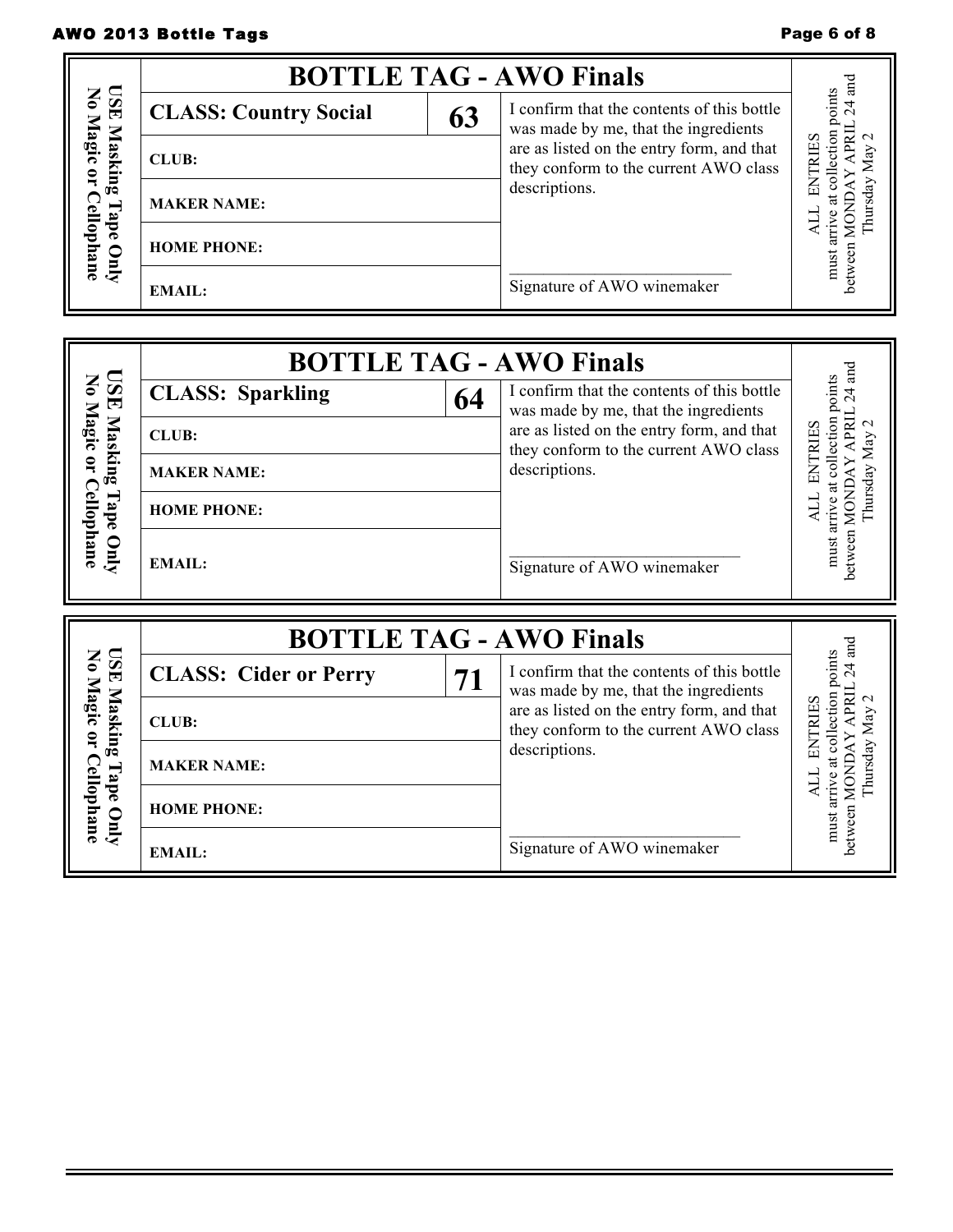# AWO 2013 Bottle Tags **Page 7 of 8** AWO 2013 Bottle Tags

|                            | <b>BOTTLE TAG - AWO Finals</b>                         |    |                                                                                                                                 | Мay                 |
|----------------------------|--------------------------------------------------------|----|---------------------------------------------------------------------------------------------------------------------------------|---------------------|
| <b>USE</b><br>$\mathbf{S}$ | <b>CLASS: Light Lager &amp;</b><br><b>Hybrid Beers</b> | 81 | I confirm that the contents of this bottle<br>was made by me, that the ingredients<br>are as listed on the entry form, and that | between<br>sday     |
| Magic<br>Masking           | <b>Sub Class:</b>                                      |    | they conform to the current AWO class                                                                                           | E                   |
| $\mathbf{a}$               | <b>CLUB:</b>                                           |    | descriptions.                                                                                                                   |                     |
| ellophane<br>J             | <b>MAKER NAME:</b>                                     |    |                                                                                                                                 | ಕ                   |
| <b>Auro</b>                | <b>HOME PHONE:</b>                                     |    | Signature of AWO winemaker                                                                                                      | arrive              |
|                            | <b>EMAIL:</b>                                          |    |                                                                                                                                 | <b>MONI</b><br>must |

|                           | <b>BOTTLE TAG - AWO Finals</b>  |    |                                                                                    | $\mathbf{\sim}$        |
|---------------------------|---------------------------------|----|------------------------------------------------------------------------------------|------------------------|
|                           | <b>CLASS: Hop-Focused Beers</b> | 82 | I confirm that the contents of this bottle<br>was made by me, that the ingredients | etween<br>hursday May  |
| USE Mask<br>No Magic      | <b>SUB CLASS:</b>               |    | are as listed on the entry form, and that<br>they conform to the current AWO class | points<br><b>RIIES</b> |
| Masking<br>$\mathbf{Q}$   | CLUB:                           |    | descriptions.                                                                      | ection<br>аnd          |
| <b>Cellophane</b><br>Tape | <b>MAKER NAME:</b>              |    |                                                                                    | Ħ                      |
| Vnly                      | <b>HOME PHONE:</b>              |    | Signature of AWO winemaker                                                         | 듢                      |
|                           | <b>EMAIL:</b>                   |    |                                                                                    | must                   |

|                                                                            | <b>BOTTLE TAG - AWO Finals</b>           |    |                                                                                                                                                                                           |                                        |
|----------------------------------------------------------------------------|------------------------------------------|----|-------------------------------------------------------------------------------------------------------------------------------------------------------------------------------------------|----------------------------------------|
| <b>USE Masking</b><br>No Magic or<br>Masking<br>Cellophane<br>Tape<br>Vnly | <b>CLASS: Malt-Focused Beers</b>         | 83 | I confirm that the contents of this bottle<br>was made by me, that the ingredients<br>are as listed on the entry form, and that<br>they conform to the current AWO class<br>descriptions. | nts between<br>hursday<br>ŒЯ<br>ರ<br>ຮ |
|                                                                            | <b>SUB CLASS:</b>                        |    |                                                                                                                                                                                           |                                        |
|                                                                            | CLUB:                                    |    |                                                                                                                                                                                           |                                        |
|                                                                            | <b>MAKER NAME:</b><br><b>HOME PHONE:</b> |    | Signature of AWO winemaker                                                                                                                                                                |                                        |
|                                                                            |                                          |    |                                                                                                                                                                                           |                                        |